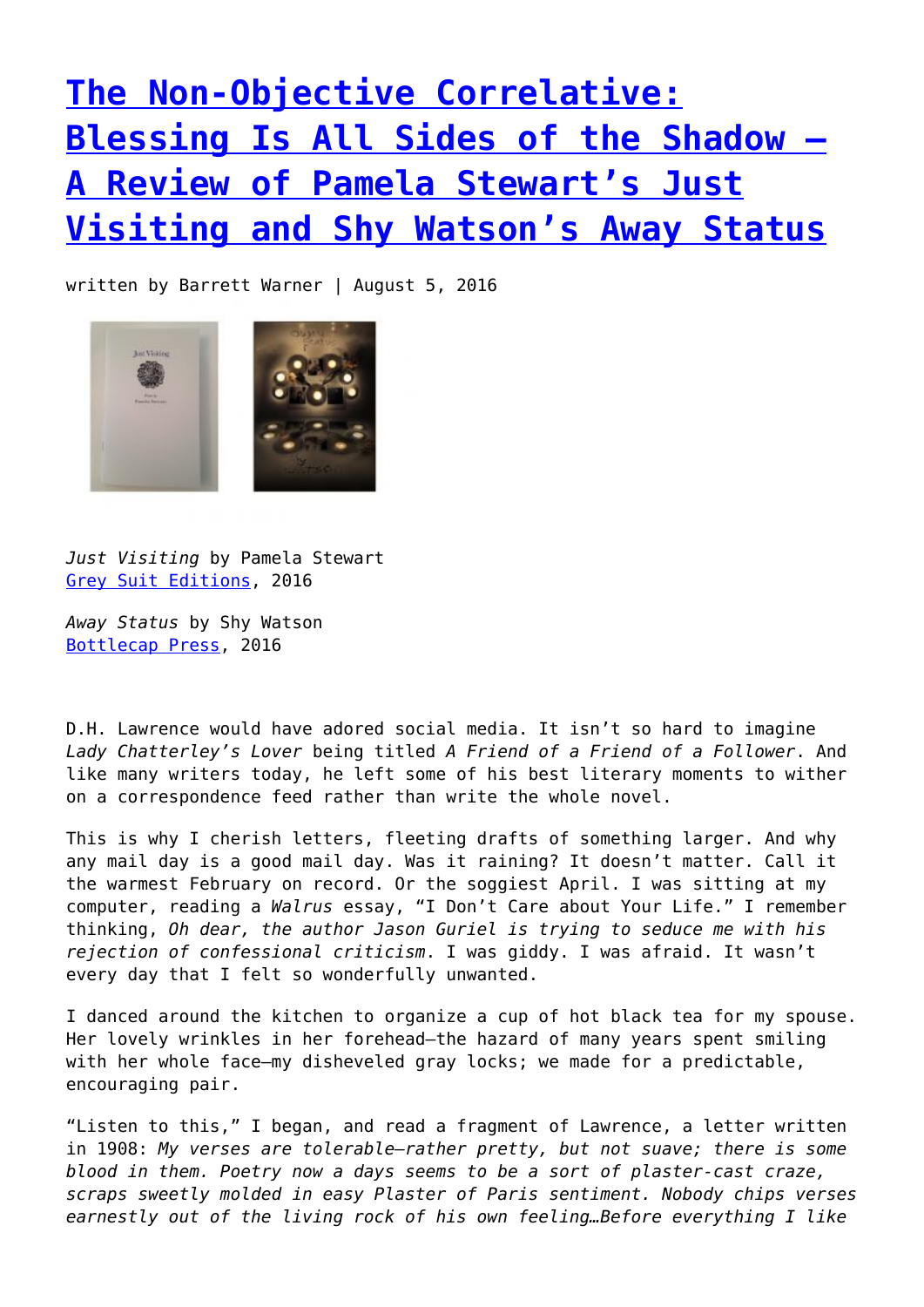*sincerity, and a quickening spontaneous emotion.*

"Isn't that amazing?" I asked.

There was a long discordant pause.

"Why are you dancing?" she said, without looking up from the stack of mail I'd brought to the house. Then, "I hate mail."

She recycled most of it with a stealthy hand, dropping the notices and glossy catalogs into a gray chute. A few she set aside to answer later with personal checks. The new issue of *Time* went to the counter, its dimensions perfectly suited to sifting leaves and seeds and stems. Rolling a joint over Trump's face, or on top of Hillary's, or some exposé on the new Alzheimer's pill, was as close to politics and science as it got for us.

"There's a note from Jody," she said. "And a chapbook."

I felt a *quickening spontaneous emotion*. "Oh?"

"And someone else—Bottlecap Press—sent *you* a chapbook."



Pamela Stewart

Shy Watson

Pamela "Jody" Stewart and Shy Watson are separated by two or three generations, depending on which day it is. Sometime in the 1970s, Stewart traded a life in Arizona with Norman Dubie for the cooler conditions of a snowy western Massachusetts farm and, above all, "lime kiln" solitude. Stewart's new life was peppered with the neediness and thankfulness of animals, the plundering of fruit off the tree, and hay so soft and sweet you could chop it into nicoise salad.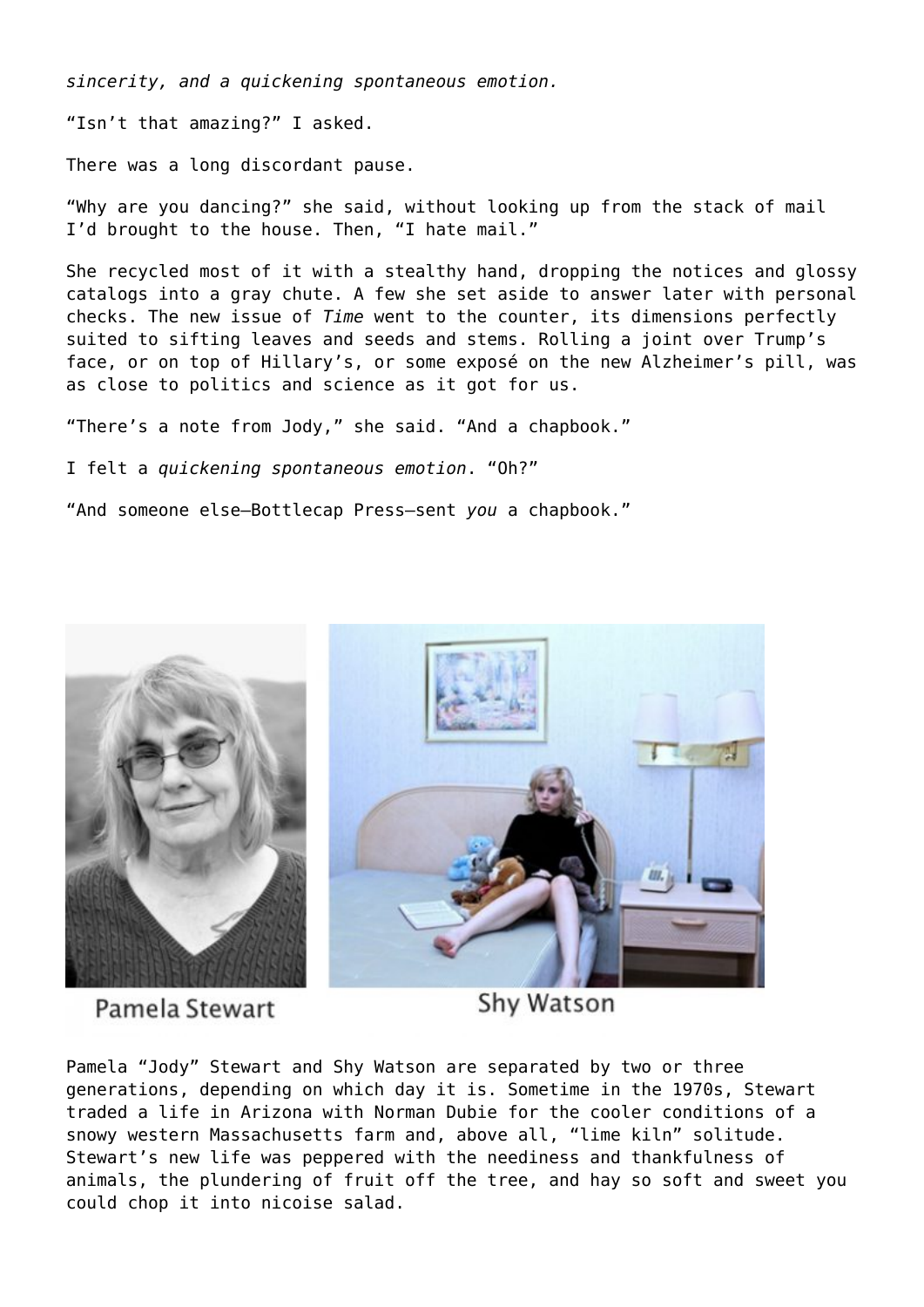Watson's geography is even more restless. She flipped Kansas City for Boulder, before "settling" in the Pacific Northwest where she writes, paints, and works a few shifts. Last month she posted: "I have figured out my dream living situation. Like, if someone would have a room in Philly and we switched rooms every month so we could each live in Philly and Portland off and on like alternating."

Both authors have stunning new chapbooks which have a lot more in common than their similar titles—Stewart's, *Just Visiting,* and Watson's, *Away Status*—would suggest, and not only because both are hermits who seemingly cultivate a lack of positive identity. In Stewart, this happens off the grid, but in Watson, her fictive persona (as opposed to her soul as an artist) happens very much on the grid. And, while Stewart and Watson "chip verses out of the living rock of their own feeling," it seems to make a greater difference when a feeling has more layers than words allow. Both writers use feeling to engage in a kind of non-objective correlative. Each cultivates imprecision yet without being ambiguous. Gertrude Stein might have put it this way: "a rose is a door is a hillside is a night is a pool of vomit."

Feeling can be a gas as with Watson's ubiquitous fog, or a liquid as in Stewart's stream. For an image to carry some weight it should blend these states. While he did this in his correspondence, Lawrence's fallacy as a novelist / poet was to only treat feeling as artifact, something with concrete dimension—a solid. The nice thing about concrete, if you're someone like Jason Guriel, is that you can critique it without a confessional drift. It's old school, like fighting a war over territory rather than fighting a war on terror—a war against an emotion. The old Lawrence war is all the business of empire. The new combat is all personal.

Reading them together, a few pages of Watson and then Stewart and back to Watson, I enjoyed these two chapbooks, and not simply for the contrary arc produced by reading Stewart's "The Boys from Baltimore" (*Once, years apart, I kissed them both; The dark haired one I thought I loved—he was a knife jammed in my throat*), followed by Watson's ": /" (*I look up to notice / a man barreling across the street / with outstretched arms // I'M HERE FOR YOU*).

One author has memories. The other possibilities. In Stewart's "Homeland," the only suggestion that her poem about a mare and her unnamed rider might also be about a marriage gone awry is the closing mention of a skirmish in the mountains: "the rider spitting out the flies / the blood-flecked air of three wars / and a skirmish in the mountains."

Watson also mines conflict, but hers is more the result of combative *differences* instead of rightness and wrongness. It's more the conflict between the associative poet and her comically literal partners. In her poem, "August," the speaker whispers into a megaphone "because you are too drunk to remember me." Stewart is right: "despite beauty / it's awful to be born" and "to hate / feeds a lonely part of the soul / until the soul eats itself." This is what Watson is describing in her lines "the unconscious / guy in the grass / is being rained on / by a bag of wine."

There is a difference between surviving and living. Stewart and Watson are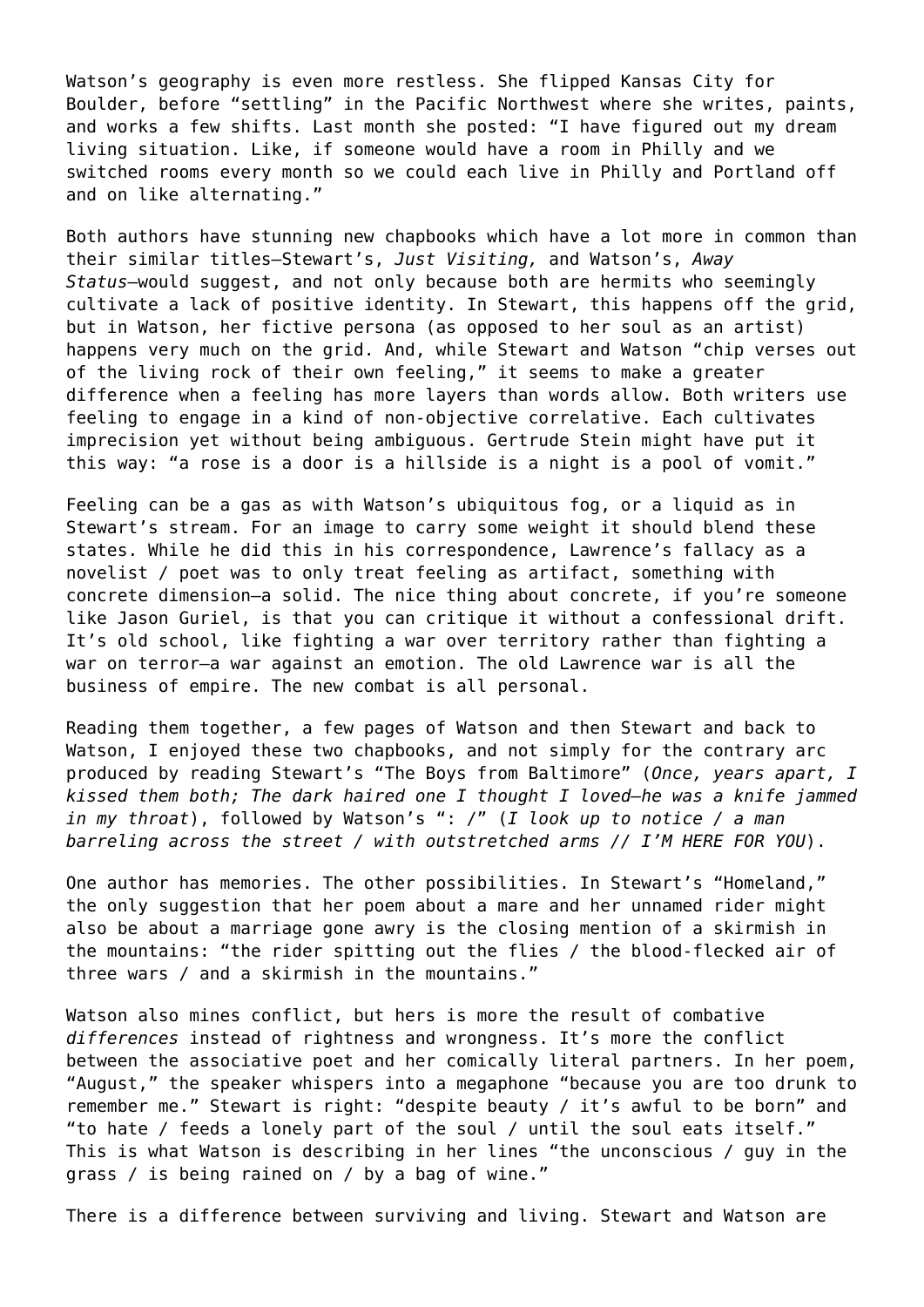both living—both curious—in a world of partners and suitors who are surviving, but barely so. Both have learned to be self-sufficient, without any reliance on the ones who are merely surviving to define who they are. Stewart writes in "More Often Than Not":

She is a woman alone who can do as she likes. All day she chooses one thing then another with no one watching. It doesn't matter that you love her, your muse of rough hands and little to say. At noon she spreads her table with old newspaper and eats chops from her own lambs: fat, lemon, and mint smearing her fingers.

Rough hands, smearing her fingers, eating off newsprint memories. These poems had me reaching for my napkin. Like many of Stewart's offerings, a man is present somewhere—a dog wanting in or out—like a "job which steadies your days as you hope."

Watson, I think, would enjoy Stewart's chops. Whether wanting to "fuck / in the grand canyon / before i die" or wanting "to fuck / in the grand canyon / while i'm dying," the main thing here is not the fucking or the dude, but the expansive landscape. Without any wonder, too many love songs diminish into bickering, and Watson's focus is her wonder in everything. In "free the nipples" she writes, "when I complain about / my itchy armpits / and you say something about how I don't shave." Watson wants something larger. She would rather be looking into the sky, or be the sky looking down into someone's gaze.

Stewart and Watson wouldn't exactly agree that a poem is a song that's spoke. For each, a poem is a kind of letter, "forcing a stamp / into the gray matter" (Watson). And so there is no surprise that Watson would include a four page copy of a "handwritten letter" in her collection. It begins ominously: "the last letter i wrote you was a documentation of a moment of fear." Perhaps she is describing poetry as documentation, rather than art, or somehow admitting the limitations of transferring personal experience into divine literature.

Reading Stewart and Watson, it feels as if we're reading deeply personal correspondence discovered while the author was away. Both writers are frank about their intimacies, their horrors, their lives, and yet both do so without dwelling on biographical minutiae. Isn't that what's to do? To make immortal desire our best hope for restoring personal witness? To "live it before it comes out of your horn," as Charlie Parker said.

In Watson's "We Take Turns in Bed Despairing," the divisions are mighty between one lover's knowledge and another lover's wisdom—between cultured education and the poet's totally limited omniscience that relies on every faculty to perceive, and be hungry for perceiving everything.

i tip the barista when they are looking so you are better than me